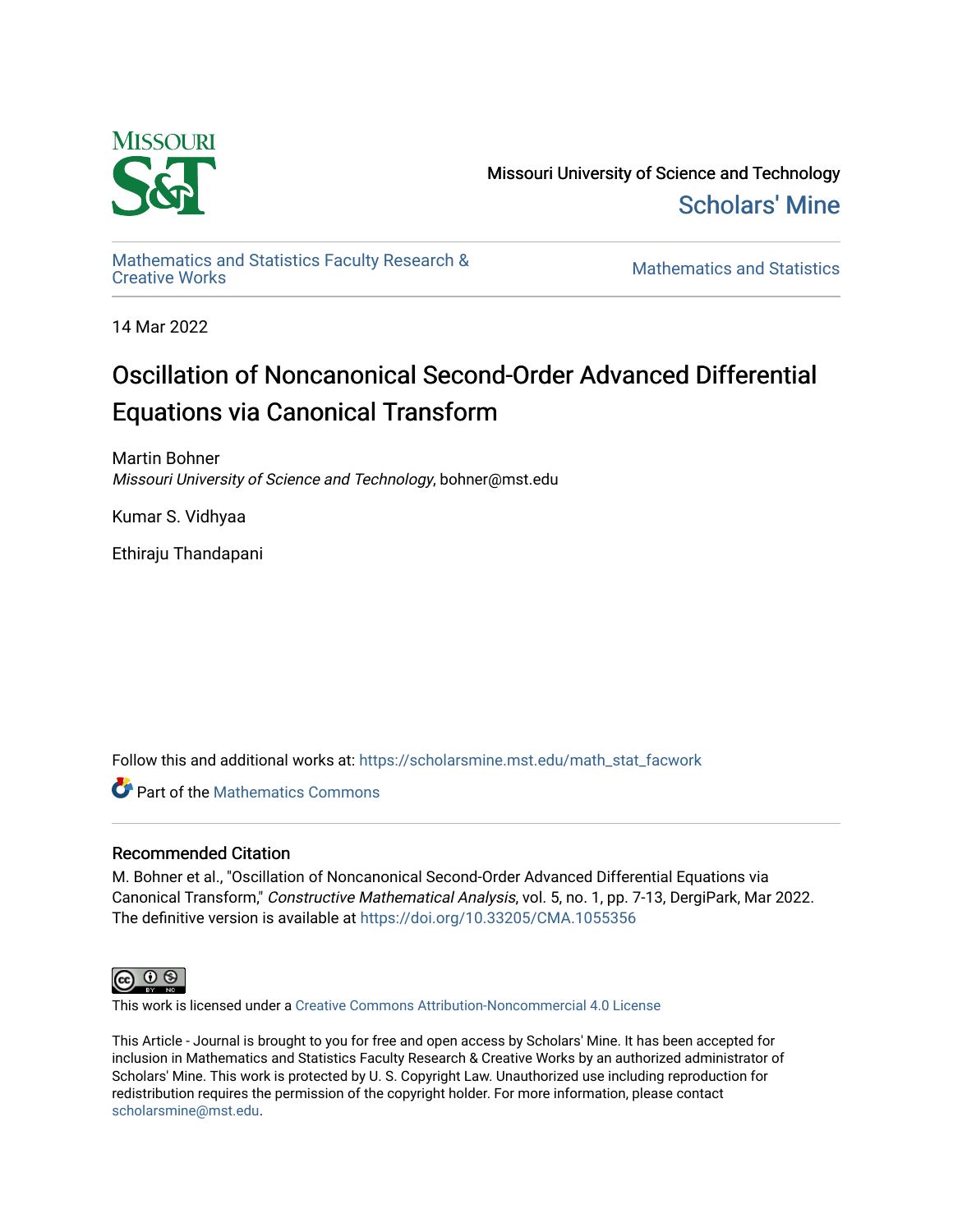CONSTRUCTIVE MATHEMATICAL ANALYSIS **5** (2022), No. 1, pp. 7-13 http://dergipark.gov.tr/en/pub/cma ISSN 2651 - 2939



*Research Article*

# **Oscillation of noncanonical second-order advanced differential equations via canonical transform**

MARTIN BOHNER\*, KUMAR S. VIDHYAA, AND ETHIRAJU THANDAPANI

ABSTRACT. In this paper, we develop a new technique to deduce oscillation of a second-order noncanonical advanced differential equation by using established criteria for second-order canonical advanced differential equations. We illustrate our results by presenting two examples.

**Keywords:** Advanced differential equation, canonical transform, second-order, oscillation.

**2020 Mathematics Subject Classification:** 34C10, 34K11.

# <span id="page-1-0"></span>1. INTRODUCTION

Consider the second-order noncanonical advanced differential equation

(1.1) 
$$
(\mu_1 \eta')'(t) + f_1(t) \eta(\sigma(t)) = 0, \quad t \ge t_0
$$

subject to

$$
(P_1) \mu_1, f_1 \in C([t_0, \infty), (0, \infty)),
$$

- $(\mathrm{P}_2)$   $\sigma\in\mathrm{C}^1([t_0,\infty),\mathbb{R})$ ,  $\sigma'(t)>0$ ,  $\sigma(t)\geq t$  for all  $t\geq t_0$ ,
- $(P_3)$  Equation  $(1.1)$  is in noncanonical form, that is,

$$
\Omega(t_0) := \int_{t_0}^{\infty} \frac{\mathrm{d}t}{\mu_1(t)} < \infty.
$$

If  $(P_3)$  does not hold, then we say that  $(1.1)$  is in canonical form.

In recent years, there are many results dealing with the oscillation of  $(1.1)$  and its modifications for the delay case, that is,  $\sigma(t) \leq t$ , see for example [\[2,](#page-6-0) [4,](#page-6-1) [7,](#page-6-2) [11,](#page-6-3) [12,](#page-6-4) [14\]](#page-6-5), and few results in the case of  $\sigma(t) \geq t$ , see [\[1,](#page-6-6) [3,](#page-6-7) [5,](#page-6-8) [6,](#page-6-9) [8](#page-6-10)[–10,](#page-6-11) [13–](#page-6-12)[17,](#page-6-13) [19,](#page-7-0) [20,](#page-7-1) [23\]](#page-7-2). Many authors paid attention to a comparison technique, which is a powerful tool in the theory of oscillation, see, for instance, the papers [\[11,](#page-6-3) [19,](#page-7-0) [21,](#page-7-3) [24\]](#page-7-4) for more details. Further, many authors used the Riccati transformation method to obtain oscillation criteria for delay equations. For the mixed case, that is,  $\sigma(t) \leq t$  and  $\sigma(t) \geq t$ , the author in [\[22\]](#page-7-5) discussed the oscillatory and nonoscillatory behavior of systems of differential equations based on the analysis of the corresponding characteristic equations. On the other hand in [\[10\]](#page-6-11), Jozef Džurina already obtained oscillation criteria for the canonical second-order advanced differential equation

$$
(ru')'(t) + p(t)u(\sigma(t)) = 0
$$

Received: 09.01.2022; Accepted: 13.02.2022; Published Online: 16.02.2022

<sup>\*</sup>Corresponding author: Martin Bohner; bohner@mst.edu

DOI: 10.33205/cma.1055356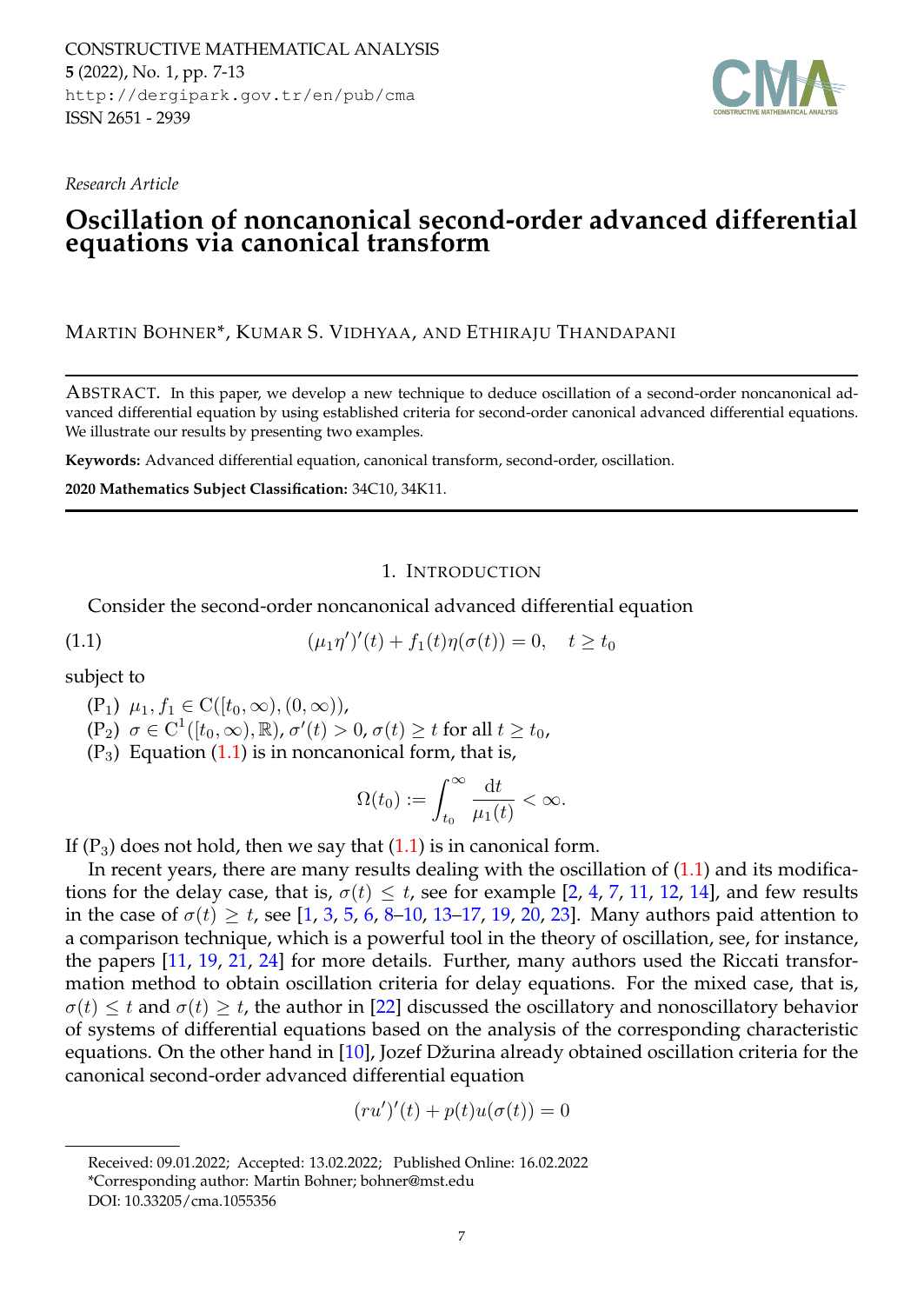from those of a related ordinary differential equation

$$
(ru')'(t) + q(t)u(t) = 0.
$$

In this paper, we will rewrite  $(1.1)$  in noncanonical form equivalently as an equation in canonical form, then apply the results established by Jozef Džurina in [\[10\]](#page-6-11) to the obtained equation in canonical form, thus establishing new results for our equation [\(1.1\)](#page-1-0) in noncanonical form.

Section [2](#page-2-0) contains some preliminary results, the main results are presented in Section [3,](#page-3-0) and two illustrative examples are offered in Section [4.](#page-5-0)

## 2. PRELIMINARY RESULTS

<span id="page-2-0"></span>Throughout, without loss of generality, considering nonoscillatory solutions of [\(1.1\)](#page-1-0), we restrict our attention to the positive case, since the negative case is similar.

<span id="page-2-2"></span>**Lemma 2.1.** *We have*

(2.1) 
$$
(\mu_1 \eta')' = \frac{1}{\Omega} \left( \mu_1 \Omega^2 \left( \frac{\eta}{\Omega} \right)' \right)'.
$$

*Proof.* A straightforward calculation shows that

$$
\frac{1}{\Omega} \left( \mu_1 \Omega^2 \left( \frac{\eta}{\Omega} \right)' \right)' = \frac{1}{\Omega} \left( \mu_1 \Omega^2 \frac{\eta' \Omega - \eta \Omega'}{\Omega^2} \right)'
$$
  
\n
$$
= \frac{1}{\Omega} \left( \mu_1 \left( \eta' \Omega - \eta \left( -\frac{1}{\mu_1} \right) \right) \right)'
$$
  
\n
$$
= \frac{1}{\Omega} \left( \mu_1 \eta' \Omega + \eta \right)'
$$
  
\n
$$
= \frac{1}{\Omega} \left( \Omega(\mu_1 \eta')' + \mu_1 \eta' \Omega' + \eta' \right)
$$
  
\n
$$
= (\mu_1 \eta')' + \frac{1}{\Omega} \left( \mu_1 \eta' \left( -\frac{1}{\mu_1} \right) + \eta' \right)
$$
  
\n
$$
= (\mu_1 \eta')',
$$

completing the proof.

<span id="page-2-4"></span>**Lemma 2.2.** *Equation* [\(1.1\)](#page-1-0) *can be written in the equivalent canonical form as*

(2.2) 
$$
(\mu z')'(t) + f(t)z(\sigma(t)) = 0
$$

*where*

<span id="page-2-1"></span>
$$
\mu = \mu_1 \Omega^2
$$
,  $z = \frac{\eta}{\Omega}$ , and  $f = \Omega(\Omega \circ \sigma) f_1$ .

*Proof.* The equivalence of [\(1.1\)](#page-1-0) and [\(2.2\)](#page-2-1) follows from Lemma [2.1.](#page-2-2) Moreover, since

$$
\int_{t_0}^{\infty} \frac{\mathrm{d}t}{\mu_1(t)\Omega^2(t)} = \lim_{t \to \infty} \frac{1}{\Omega(t)} - \frac{1}{\Omega(t_0)} = \infty,
$$

 $(2.2)$  is in canonical form.

<span id="page-2-3"></span>**Corollary 2.1.** *The noncanonical differential equation* [\(1.1\)](#page-1-0) *has an eventually positive solution if and only if the canonical equation* [\(2.2\)](#page-2-1) *has an eventually positive solution.*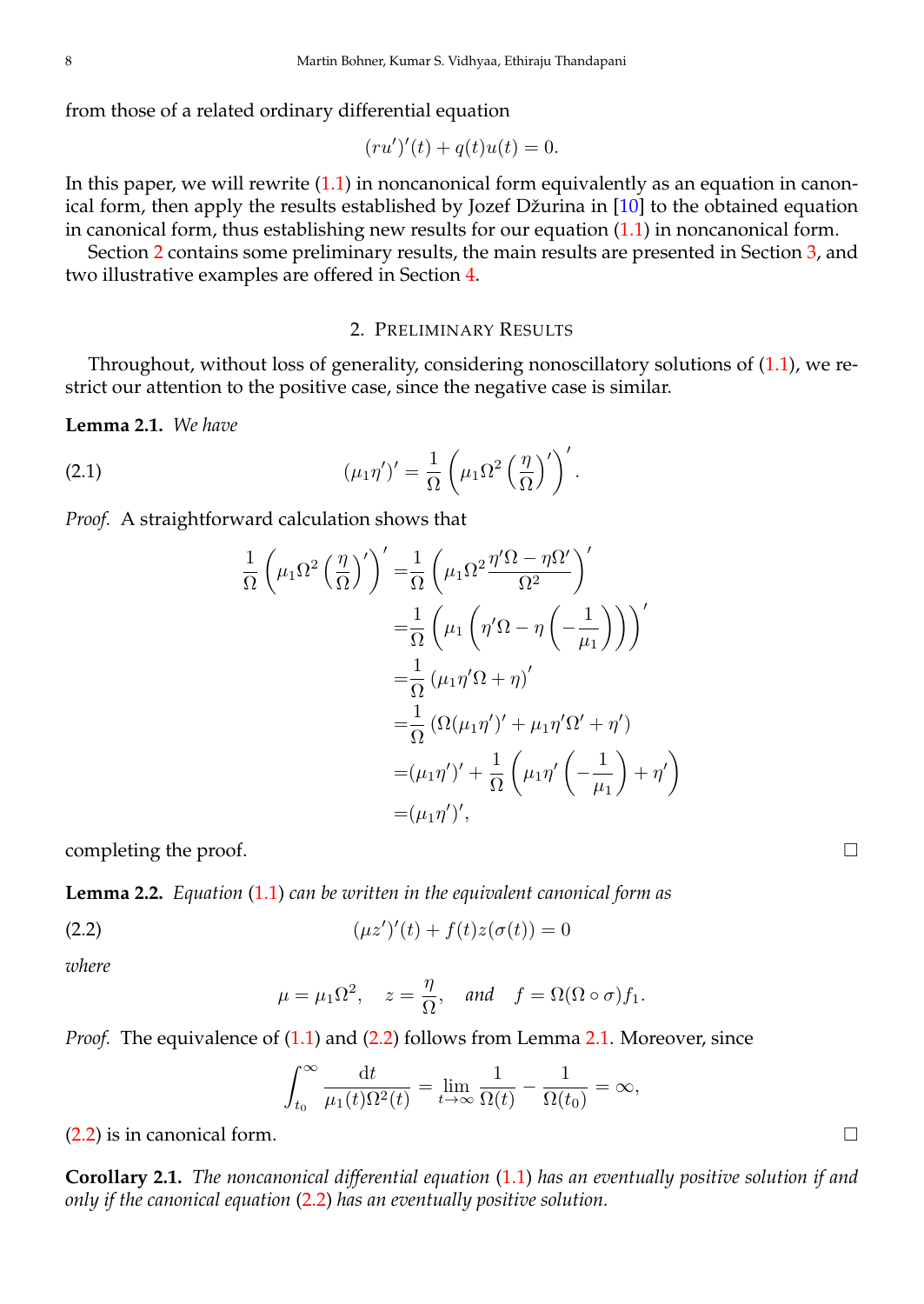From Corollary [2.1,](#page-2-3) it is clear that the investigation of oscillation of [\(1.1\)](#page-1-0) is reduced to that of [\(2.2\)](#page-2-1), and therefore, we deal with only one class of an eventually positive solution, namely,

(2.3) 
$$
z(t) > 0
$$
,  $\mu(t)z'(t) > 0$  and  $(\mu(t)z'(t))' < 0$ 

for  $t \ge t_1 \ge t_0$ , see [\[10,](#page-6-11) Lemma [2.1\]](#page-2-2). Define

<span id="page-3-2"></span>
$$
w(t) = \int_{t_0}^t \frac{\mathrm{d}s}{\mu(s)}.
$$

Now, we state a basic oscillation result given in [\[10,](#page-6-11) [18\]](#page-6-14), which will be improved in the next section.

**Theorem 2.1.** *Assume that there exists a constant* δ *such that*

(2.4) 
$$
w(t) \int_t^{\infty} f(s) \mathrm{d} s \geq \delta > \frac{1}{4}
$$

<span id="page-3-0"></span>*eventually. Then* [\(2.2\)](#page-2-1) *is oscillatory.*

#### <span id="page-3-1"></span>3. OSCILLATION RESULTS

In this section, we obtain results for  $(1.1)$  by applying results from  $[10]$  to the equivalent equation [\(2.2\)](#page-2-1). If the condition [\(2.4\)](#page-3-1) fails to hold ( $\delta \leq 1/4$ ), then we can derive a new oscillation criterion using the constant  $\delta$ .

**Theorem 3.2.** Let  $\eta$  be a positive solution of  $(1.1)$  and suppose

(3.1) 
$$
w(t) \int_{t}^{\infty} f(s)ds \geq \delta > 0
$$

*eventually. Then*

<span id="page-3-3"></span>
$$
\frac{\eta(t)}{\Omega(t)w^{\delta}(t)}
$$

*is increasing eventually.*

*Proof.* Let  $\eta > 0$  be a solution of [\(1.1\)](#page-1-0). By Lemma [2.2,](#page-2-4)  $z > 0$  is a solution of [\(2.2\)](#page-2-1) satisfying [\(2.3\)](#page-3-2). Hence, the assumption [\[10,](#page-6-11) (3.1) of Theorem 3.1] is satisfied, and therefore the conclusion of [\[10,](#page-6-11) Theorem 3.1] holds, which says that  $z/w^{\delta}$  is strictly increasing, completing the proof.  $\square$ 

<span id="page-3-4"></span>Next, we present a new comparison result.

**Theorem 3.3.** *Let* [\(3.1\)](#page-3-3) *hold. If the differential equation*

(3.2) 
$$
(\mu z')'(t) + \left(\frac{w(\sigma(t))}{w(t)}\right)^{\delta} f(t)z(t) = 0
$$

*is oscillatory, then so is* [\(1.1\)](#page-1-0)*.*

*Proof.* Since  $[10,$  assumption  $(E_2)$  of Theorem 3.3] is satisfied,  $(2.2)$  is oscillatory, and then so is  $(1.1)$ .

Using any criterion for the oscillation of [\(3.2\)](#page-3-4), we immediately obtain an oscillation result for [\(1.1\)](#page-1-0).

<span id="page-3-6"></span>**Theorem 3.4.** *Let* [\(3.1\)](#page-3-3) *hold. If there exists a constant*  $\delta_1$  *such that* 

<span id="page-3-5"></span>(3.3) 
$$
w(t) \int_{t}^{\infty} \left(\frac{w(\sigma(s))}{w(s)}\right)^{\delta} f(s) ds \geq \delta_1 > \frac{1}{4}
$$

*eventually, then* [\(1.1\)](#page-1-0) *is oscillatory.*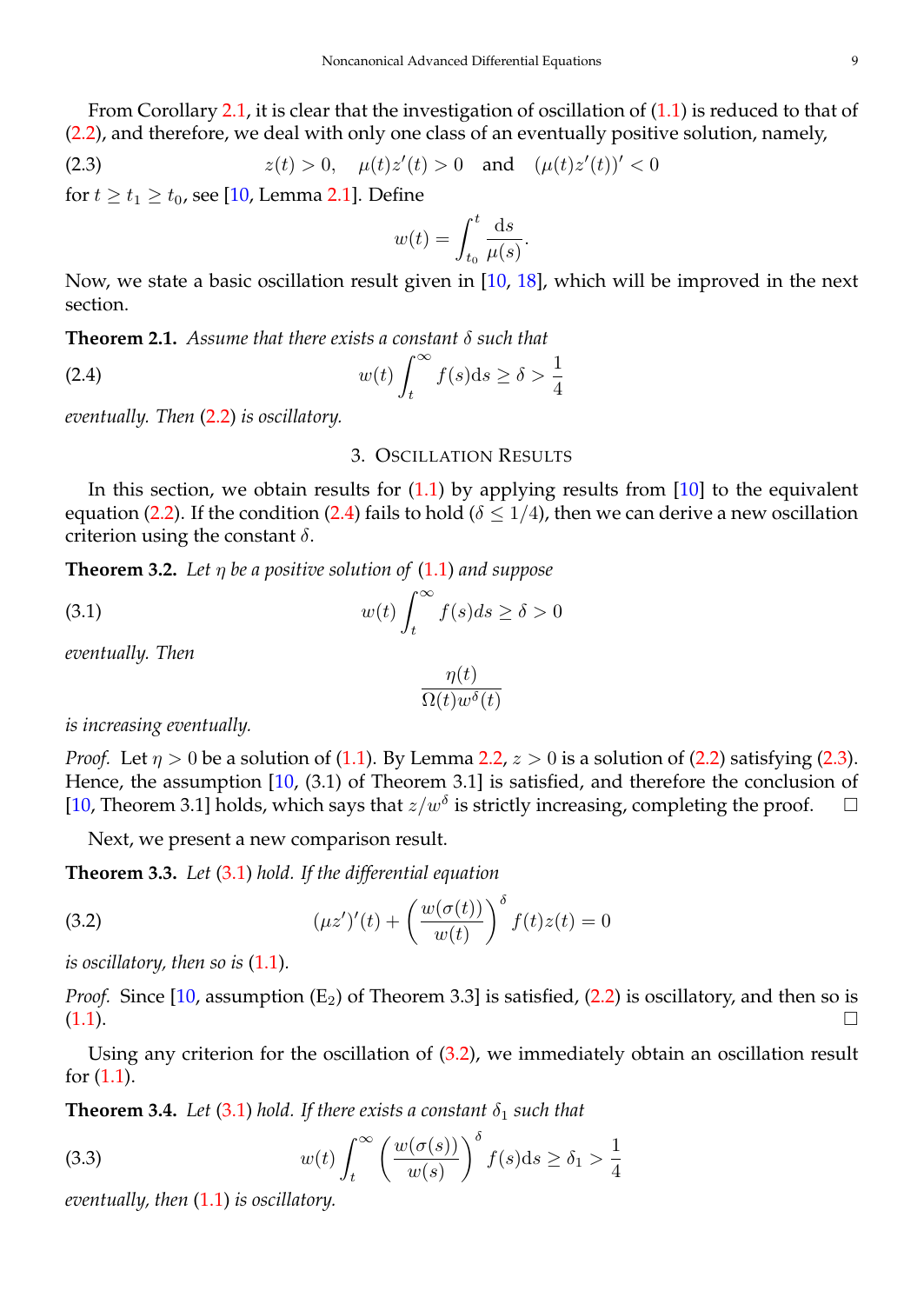*Proof.* Use [\[10,](#page-6-11) Theorem 3.4] to complete the proof. □

If the condition [\(3.3\)](#page-3-5) fails to hold ( $\delta_1 \leq 1/4$ ), then we can derive a new oscillation criterion using the constant  $\delta_1$ .

**Theorem 3.5.** *Let* [\(3.1\)](#page-3-3) *hold.* Assume that  $\eta$  *is a positive solution of* [\(1.1\)](#page-1-0) *and* 

$$
w(t)\int_{t}^{\infty} \left(\frac{w(\sigma(s))}{w(s)}\right)^{\delta} f(s)ds \geq \delta_1 > 0
$$

*eventually. Then*

$$
\frac{\eta(t)}{\Omega(t)w^{\delta_1}(t)}
$$

*is increasing eventually.*

*Proof.* Use [\[10,](#page-6-11) Theorem 3.8] to complete the proof. □

<span id="page-4-0"></span>**Theorem 3.6.** *Let* [\(3.1\)](#page-3-3) *and* [\(3.3\)](#page-3-5) *hold. If the differential equation*

(3.4) 
$$
(\mu z')'(t) + \left(\frac{w(\sigma(t))}{w(t)}\right)^{\delta_1} f(t)z(t) = 0
$$

*is oscillatory, then so is* [\(1.1\)](#page-1-0)*.*

<span id="page-4-1"></span>**Theorem 3.7.** *Let* [\(3.1\)](#page-3-3) *and* [\(3.3\)](#page-3-5) *hold. If there exists a constant*  $\delta_2$  *such that* 

(3.5) 
$$
w(t) \int_{t}^{\infty} \left(\frac{w(\sigma(s))}{w(s)}\right)^{\delta_1} f(s) ds \geq \delta_2 > \frac{1}{4}
$$

*eventually, then* [\(1.1\)](#page-1-0) *is oscillatory.*

<span id="page-4-2"></span>The proofs of Theorems [3.6](#page-4-0) and [3.7](#page-4-1) follow from [\[10,](#page-6-11) Theorems 3.9 and 3.10].

For convenience, let us use the additional condition that there is a positive constant  $\beta$  such that

(3.6) <sup>w</sup>(σ(t)) w(t) ≥ β > 1

eventually. Thus, in view of [\(3.1\)](#page-3-3), conditions [\(3.3\)](#page-3-5) and [\(3.5\)](#page-4-2) can be written in simpler forms as

<span id="page-4-3"></span>
$$
\delta_1 = \beta^{\delta} \delta > \frac{1}{4},
$$
  

$$
\delta_2 = \beta^{\delta_1} \delta > \frac{1}{4},
$$

respectively. Repeating the above process, we have the increasing sequence  $\{\delta_n\}$  defined by

$$
\delta_0 = \delta,
$$
  

$$
\delta_{n+1} = \beta^{\delta_n} \delta.
$$

Now as in [\[10,](#page-6-11) Theorem 3.12], one can generalize the oscillation criteria obtained in Theorems [3.4](#page-3-6) and [3.7.](#page-4-1)

<span id="page-4-4"></span>**Theorem 3.8.** *Let* [\(3.1\)](#page-3-3) *and* [\(3.6\)](#page-4-3) *hold. If there exists*  $n \in \mathbb{N}$  *such that*  $\delta_j \leq 1/4$  *for*  $j = 0, 1, 2, \ldots, n-1$ *and*

$$
\delta_n > \frac{1}{4},
$$

*then* [\(1.1\)](#page-1-0) *is oscillatory.*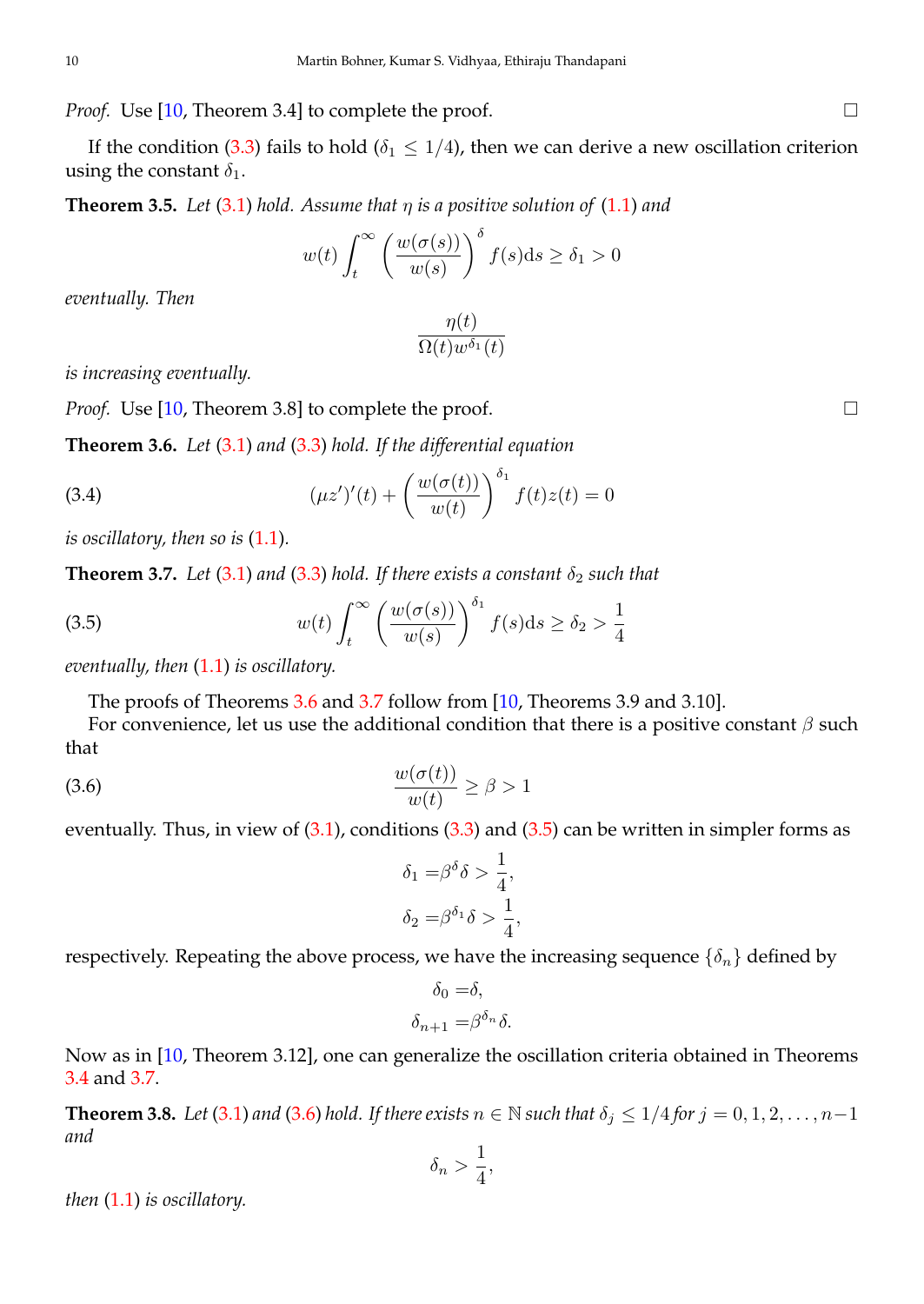#### 4. EXAMPLES

<span id="page-5-0"></span>We support the obtained results with some examples.

**Example 4.1.** *Consider the second-order advanced differential equation*

(4.1) 
$$
(t^2\eta'(t))' + a\lambda\eta(\lambda t) = 0, \quad t \ge 1,
$$

where  $a > 0$ . Here  $\mu_1(t) = t^2$ ,  $f_1(t) = a\lambda$ ,  $\sigma(t) = \lambda t$ ,  $\lambda > 1$ . A simple calculation shows that

<span id="page-5-1"></span>
$$
\Omega(t) = \frac{1}{t}, \quad \mu(t) = 1, \quad w(t) = t, \quad f(t) = \frac{a}{t^2}.
$$

*The transformed canonical equation is*

$$
z''(t) + \frac{a}{t^2}z(\lambda t) = 0.
$$

*Condition* [\(3.1\)](#page-3-3) *clearly holds, and* [\(3.3\)](#page-3-5) *becomes*

$$
a\lambda^{\delta} > \frac{1}{4}.
$$

*Now*  $\delta = a$ , and by Theorem [3.4,](#page-3-6) [\(4.1\)](#page-5-1) *is oscillatory provided* 

$$
a\lambda^a > \frac{1}{4}.
$$

*For example, if*  $a = \frac{1}{5}$ *, then we see that*  $\lambda \geq 3.052$ *, and for*  $\lambda = 1.8$ *, we need*  $a \geq 0.22$ *.* 

**Example 4.2.** *Consider the second-order advanced differential equation*

(4.2) 
$$
(t^2 \eta'(t))' + 0.35742 \eta(1.61t) = 0.
$$

*The transformed canonical equation is*

<span id="page-5-2"></span>
$$
z''(t) + \frac{0.222}{t^2}z(1.61t) = 0.
$$

*For* [\(4.2\)](#page-5-2),  $\delta_0 = 0.222$  *and*  $\lambda = 1.61$ *. A simple calculation shows that* 

 $\delta_1 = 0.2468$  *and*  $\delta_2 = 0.24968$ .

*Therefore, Theorems [3.4](#page-3-6) and [3.7](#page-4-1) fail for* [\(4.2\)](#page-5-2)*. But*

$$
\delta_3 = 0.25003 > \frac{1}{4}
$$

*and Theorem [3.8](#page-4-4) implies the oscillation of* [\(4.2\)](#page-5-2)*. However, it is easy to see that [\[5,](#page-6-8) Theorems 3, 5, 6], [\[8,](#page-6-10) Theorems 3.3, 3.4, and Corollary 4.4] and [\[4,](#page-6-1) Theorem 2] do not get oscillation of* [\(4.2\)](#page-5-2)*. Thus, our result improve these results.*

#### 5. CONCLUSION

In this paper, we derive oscillation criteria for the noncanonical equation  $(1.1)$  by transforming it to the canonical equation [\(2.2\)](#page-2-1), and then we use the comparison technique available for the canonical equation [\(2.2\)](#page-2-1) to get new oscillation criteria for the studied equation [\(1.1\)](#page-1-0). Our oscillation criteria improve [\[5,](#page-6-8) Theorems 3, 5, 6], [\[8,](#page-6-10) Theorems 3.3, 3.4 and Corollary 4.4] and [\[4,](#page-6-1) Theorem 2] for the special case  $\alpha = \beta = 1$ . Finally, the results obtained in [\[10\]](#page-6-11) cannot be applied to  $(4.1)$  and  $(4.2)$  since they are of noncanonical type.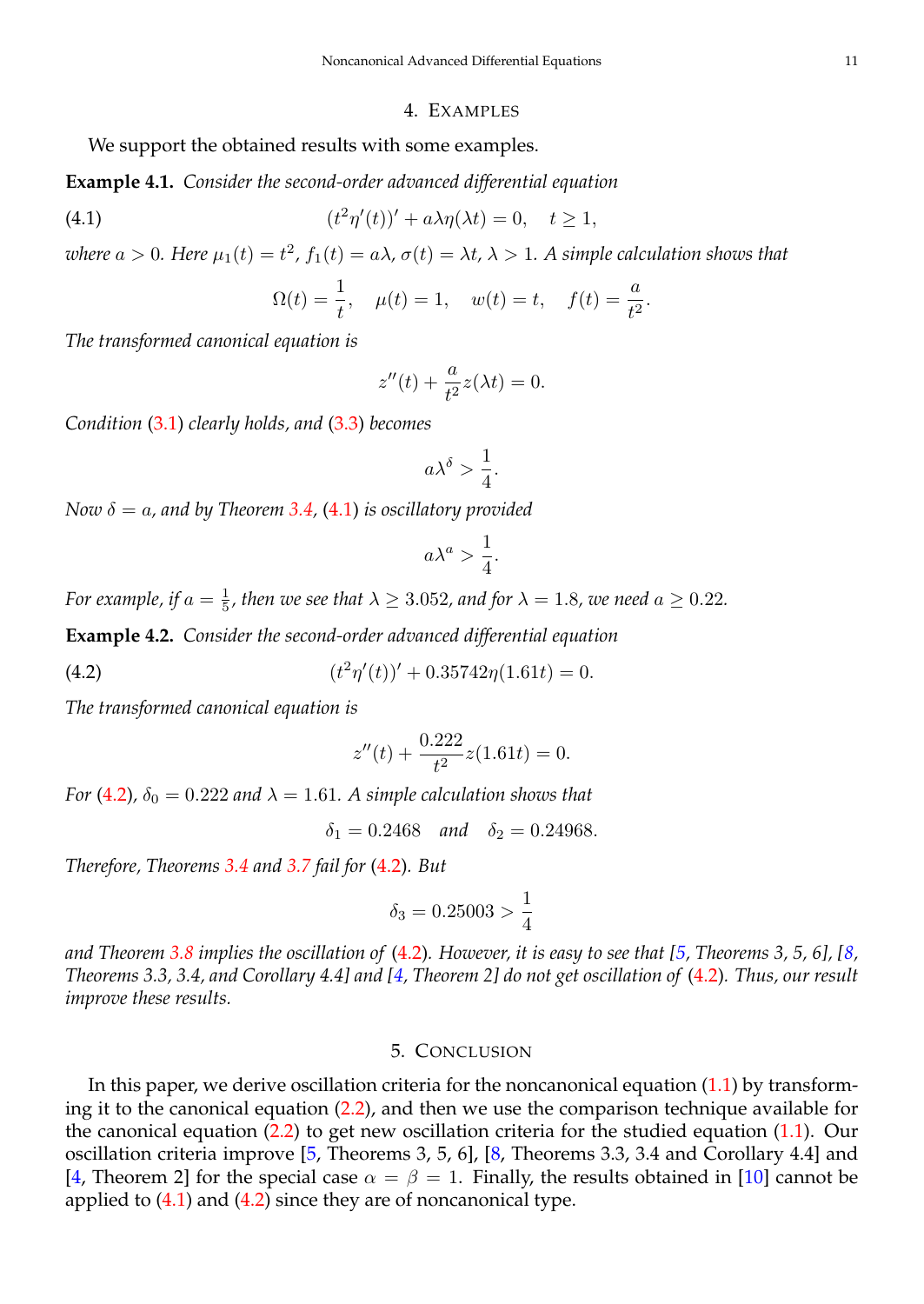## **ACKNOWLEDGEMENTS**

The authors would like to thank both anonymous referees as well as the handling Editor Professor Tuncer Acar, for pointing out several shortcomings in the submitted version, which have been fixed in the final version of this paper.

# **REFERENCES**

- <span id="page-6-6"></span>[1] R. P. Agarwal, M. Bohner and W. T. Li: *Nonoscillation and oscillation: theory for functional differential equations*, volume 267 of *Monographs and Textbooks in Pure and Applied Mathematics*, Marcel Dekker, Inc., New York, 2004.
- <span id="page-6-0"></span>[2] R. P. Agarwal, S. R. Grace and D. O'Regan: *Oscillation theory for second order linear, halflinear, superlinear and sublinear dynamic equations*, Kluwer Academic Publishers, Dordrecht, 2002.
- <span id="page-6-7"></span>[3] R. P. Agarwal, C. Zhang and T. Li: *New Kamenev-type oscillation criteria for second-order nonlinear advanced dynamic equations,* Appl. Math. Comput., **225** (2013), 822–828.
- <span id="page-6-1"></span>[4] B. Baculíková: *Oscillation of second-order nonlinear noncanonical differential equations with deviating argument,* Appl. Math. Lett., **91** (2019), 68–75.
- <span id="page-6-8"></span>[5] G. E. Chatzarakis, J. Džurina and I. Jadlovská: *New oscillation criteria for second-order halflinear advanced differential equations*, Appl. Math. Comput., **347** (2019), 404–416.
- <span id="page-6-9"></span>[6] G. E. Chatzarakis, S. R. Grace and I. Jadlovská: *A sharp oscillation criterion for second-order half-linear advanced differential equations*, Acta Math. Hungar., **163** (2) (2021), 552–562.
- <span id="page-6-2"></span>[7] G. E. Chatzarakis, I. Jadlovská: *Improved oscillation results for second-order half-linear delay differential equations*, Hacet. J. Math. Stat., **48** (1) (2019) 170–179.
- <span id="page-6-10"></span>[8] G. Chatzarakis, O. Moaaz, T. Li and B. Qaraad: *Some oscillation theorems for nonlinear secondorder differential equations with an advanced argument*, Adv. Difference Equ., Paper No. 160 (2020), 17 pages.
- [9] J. Džurina: *Oscillation of second order differential equations with advanced argument*, Math. Slovaca, **45** (3) (1995), 263–268.
- <span id="page-6-11"></span>[10] J. Džurina: *Oscillation of second order advanced differential equations*, Electron. J. Qual. Theory Differ. Equ., Paper No. 20 (2018), 9 pages.
- <span id="page-6-3"></span>[11] J. Džurina, S. R. Grace, I. Jadlovská and T. Li: *Oscillation criteria for second-order Emden-Fowler delay differential equations with a sublinear neutral term*, Math. Nachr., **293** (5) (2020), 910–922.
- <span id="page-6-4"></span>[12] J. Džurina, I. Jadlovská: *A sharp oscillation result for second-order half-linear noncanonical delay differential equations* Electron. J. Qual. Theory Differ. Equ., Paper No. 46 (2020), 14 pages.
- <span id="page-6-12"></span>[13] J. Džurina, I. P. Stavroulakis: *Oscillation criteria for second-order delay differential equations*, Appl. Math. Comput., **140** (2-3) (2003), 445–453.
- <span id="page-6-5"></span>[14] J. R. Graef: *Oscillation of higher order functional differential equations with an advanced argument*, Appl. Math. Lett., **111** (2021), Paper No. 106685, 6.
- [15] I. Gy˝ori, G. Ladas: *Oscillation theory of delay differential equations*. Oxford Mathematical Monographs. The Clarendon Press, Oxford University Press, New York, 1991. With applications, Oxford Science Publications.
- [16] I. Jadlovská: *Oscillation criteria of Kneser-type for second-order half-linear advanced differential equations*. Appl. Math. Lett., **106** (2020), 106354, 8.
- <span id="page-6-13"></span>[17] N. Kılıç, Ö. Öcalan, and U. M. Özkan: *Oscillation tests for nonlinear differential equations with several nonmonotone advanced arguments*, Appl. Math. E-Notes, **21** (2021), 253–262.
- <span id="page-6-14"></span>[18] T. Kusano, M. Naito: *Comparison theorems for functional-differential equations with deviating arguments*. J. Math. Soc. Japan, **33** (3) (1981), 509–532.